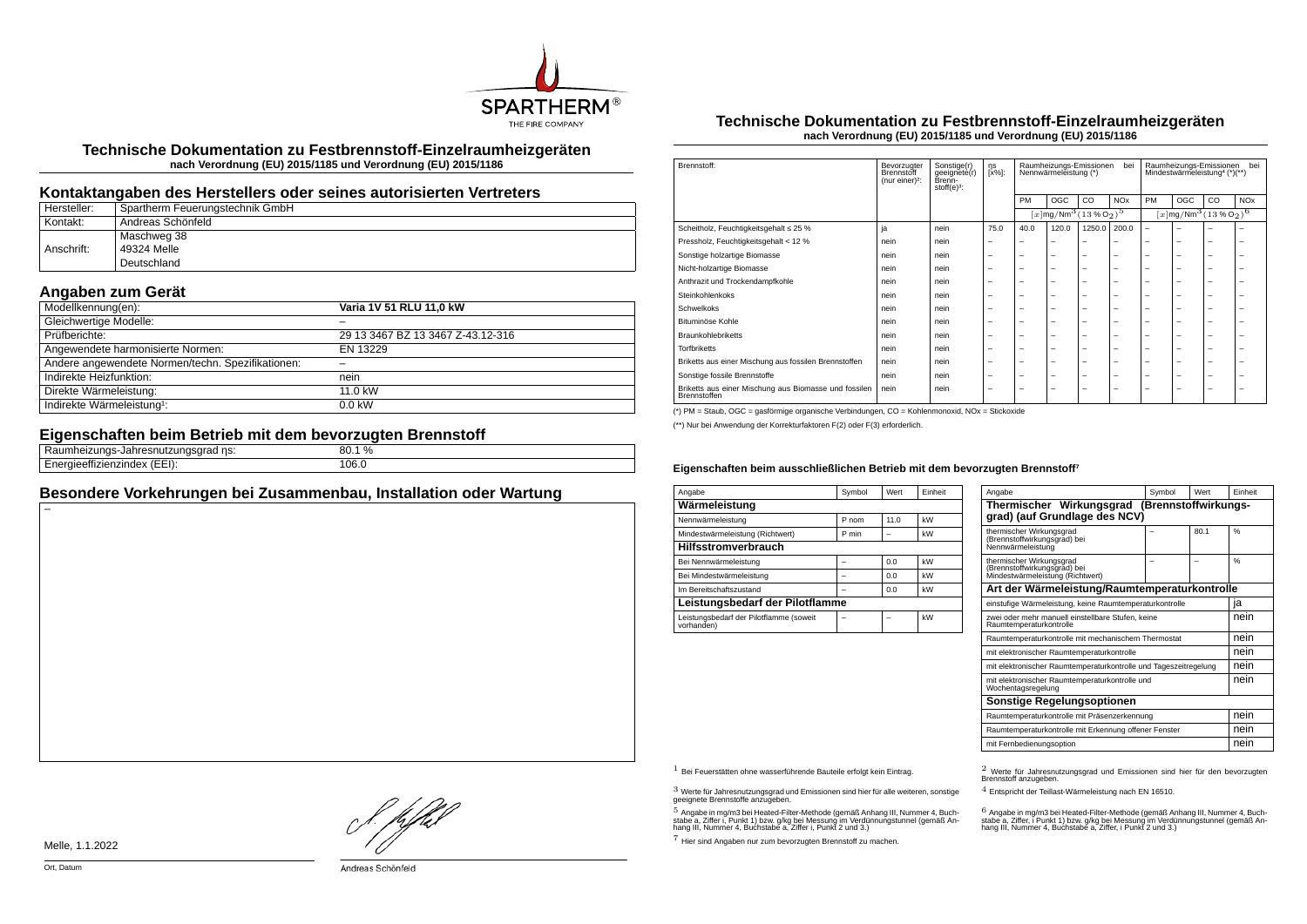

**Technical documentation for solid fuel local space heaters according to Regulation (EU) 2015/1185 and Regulation (EU) 2015/1186**

# **Contact details of the manufacturer or its authorised representative**

|          | Manufacturer:   Spartherm Feuerungstechnik GmbH |
|----------|-------------------------------------------------|
| Contact: | Andreas Schönfeld                               |
|          | Maschweg 38                                     |
| Address: | 49324 Melle                                     |
|          | Deutschland                                     |

# **Details of the unit**

| Model identifier(s):                               | Varia 1V 51 RLU 11,0 kW           |
|----------------------------------------------------|-----------------------------------|
| Equivalent models:                                 |                                   |
| Test reports:                                      | 29 13 3467 BZ 13 3467 Z-43.12-316 |
| Applied harmonised standards:                      | EN 13229                          |
| Other technical standards and specifications used: |                                   |
| Indirekte Heizfunktion:                            | nein                              |
| Direct heat output:                                | 11.0 kW                           |
| Indirect heat output <sup>1</sup> :                | $0.0$ kW                          |

# **Characteristics when operating with the preferred fuel**

| energy<br>efficiency ns:<br>Seasonal space heating | 80.1% |
|----------------------------------------------------|-------|
| $(EEI)$ :<br>Energy<br>' Efficiency Index          | 106.0 |

# **Special precautions for assembly, installation or maintenance**

## **Technical documentation for solid fuel local space heaters according to Regulation (EU) 2015/1185 and Regulation (EU) 2015/1186**

| Fuel:                                        | Preferred<br>(only<br>fuel<br>one $)^2$ : | Other suita-<br>ble fuel(s) <sup>3</sup> : | ηs<br>$[x\%]$ :          | Heating emissions<br>at nominal<br>heat output (*) |                                                                |                          | Heating emissions at minimum<br>heat output <sup>4</sup> $(*)$ <sup>**</sup> ) |                          |                                                              |    |                       |
|----------------------------------------------|-------------------------------------------|--------------------------------------------|--------------------------|----------------------------------------------------|----------------------------------------------------------------|--------------------------|--------------------------------------------------------------------------------|--------------------------|--------------------------------------------------------------|----|-----------------------|
|                                              |                                           |                                            |                          | PM                                                 | OGC                                                            | CO                       | <b>NO<sub>x</sub></b>                                                          | PM                       | OGC                                                          | CO | <b>NO<sub>x</sub></b> |
|                                              |                                           |                                            |                          |                                                    | $[x]$ mg/Nm <sup>3</sup> $(13\%$ O <sub>2</sub> ) <sup>5</sup> |                          |                                                                                |                          | $[x]$ mg/Nm <sup>3</sup> (13 % O <sub>2</sub> ) <sup>6</sup> |    |                       |
| Wood logs with moisture content $\leq 25$ %  | ja                                        | nein                                       | 75.0                     | 40.0                                               | 120.0                                                          | 1250.0                   | 200.0                                                                          | $\overline{\phantom{m}}$ | ۰                                                            | ۰  | -                     |
| Compressed wood with moisture content < 12 % | nein                                      | nein                                       | -                        | -                                                  | -                                                              | -                        | $\overline{\phantom{0}}$                                                       | $\overline{\phantom{0}}$ | -                                                            | -  | -                     |
| Other woody biomass                          | nein                                      | nein                                       | -                        | -                                                  | -                                                              | $\overline{\phantom{0}}$ | $\overline{\phantom{0}}$                                                       | $\overline{\phantom{0}}$ | -                                                            | -  | -                     |
| Non-woody biomass                            | nein                                      | nein                                       | -                        | -                                                  | -                                                              | -                        | $\overline{\phantom{0}}$                                                       | $\overline{\phantom{0}}$ | -                                                            | -  | -                     |
| Anthracite and dry steam coal                | nein                                      | nein                                       | -                        | -                                                  | -                                                              | $\overline{\phantom{0}}$ | $\overline{\phantom{0}}$                                                       | $\overline{\phantom{0}}$ | -                                                            | -  | ۰                     |
| Hard coke                                    | nein                                      | nein                                       | $\overline{\phantom{0}}$ | -                                                  | -                                                              | $\overline{\phantom{m}}$ | $\overline{\phantom{m}}$                                                       | $\overline{\phantom{0}}$ | -                                                            | -  | -                     |
| Low temperature coke                         | nein                                      | nein                                       | -                        | -                                                  | -                                                              | -                        | $\overline{\phantom{0}}$                                                       | $\overline{\phantom{0}}$ | -                                                            | -  | -                     |
| Bituminous coal                              | nein                                      | nein                                       | -                        | -                                                  | -                                                              | -                        | $\overline{\phantom{a}}$                                                       | $\overline{\phantom{0}}$ | -                                                            | -  | ۰                     |
| Lignite briquettes                           | nein                                      | nein                                       | -                        | -                                                  | -                                                              | $\overline{\phantom{0}}$ | $\overline{\phantom{0}}$                                                       | $\overline{\phantom{0}}$ | -                                                            | -  | -                     |
| Peat briquettes                              | nein                                      | nein                                       | -                        | -                                                  | -                                                              | $\overline{\phantom{0}}$ | $\overline{\phantom{0}}$                                                       | $\overline{\phantom{0}}$ | -                                                            | -  | -                     |
| Blended fossil fuel briquettes               | nein                                      | nein                                       | -                        | -                                                  | -                                                              | $\overline{\phantom{0}}$ | $\overline{\phantom{0}}$                                                       | $\overline{\phantom{0}}$ | -                                                            | -  | -                     |
| Other fossil fue                             | nein                                      | nein                                       | $\overline{\phantom{0}}$ | $\overline{\phantom{0}}$                           | $\overline{\phantom{0}}$                                       | $\overline{\phantom{m}}$ | $\overline{\phantom{m}}$                                                       | $\overline{\phantom{0}}$ | $\overline{\phantom{0}}$                                     | -  | -                     |
| Blended biomass and fossil fuel briquettes   | nein                                      | nein                                       |                          | -                                                  | -                                                              | -                        | $\overline{\phantom{0}}$                                                       | $\overline{\phantom{0}}$ | -                                                            | -  | -                     |

(\*) PM = Dust, OGC = Gaseous organic compound, CO = Carbon monoxide, NOx = Nitrogen oxides

(\*\*) Only required when applying correction factors F(2) or F(3).

#### Characteristics when operating exclusively with the preferred fuel<sup>7</sup>

| Item                                          | Symbol | Value | Unit |  |  |  |  |
|-----------------------------------------------|--------|-------|------|--|--|--|--|
| <b>Heat output</b>                            |        |       |      |  |  |  |  |
| Nominal heat out put                          | P nom  | 11.0  | kW   |  |  |  |  |
| inimum heat out put (indicative)              | P min  |       | kW   |  |  |  |  |
| <b>Auxiliary electricity consumption</b>      |        |       |      |  |  |  |  |
| At nominal heat output                        |        | 0.0   | kW   |  |  |  |  |
| At minimum heat output                        |        | 0.0   | kW   |  |  |  |  |
| In standby mode                               |        | 0.0   | kW   |  |  |  |  |
| Permanent pilot flame power requirement       |        |       |      |  |  |  |  |
| Pilot flame power requirement (if applicable) |        |       | kW   |  |  |  |  |

| Item                                                                           | Symbol                                                    | Value | Unit |  |  |  |
|--------------------------------------------------------------------------------|-----------------------------------------------------------|-------|------|--|--|--|
| Thermal efficiency (usefuel efficiency) (based on<br>NCV)                      |                                                           |       |      |  |  |  |
| Thermal efficiency (useful efficiency) at<br>nominal heat output               |                                                           | 80.1  | 0/6  |  |  |  |
| Thermal efficiency (useful efficiency) at<br>minimum heat out put (indicative) |                                                           |       | %    |  |  |  |
| Type of heat output/room temperature control                                   |                                                           |       |      |  |  |  |
| single stage heat output, no room temperature control                          |                                                           |       |      |  |  |  |
| two or more manual stages, no room temperature control                         | nein                                                      |       |      |  |  |  |
| with mechanic thermostat room temperature control                              | nein                                                      |       |      |  |  |  |
| with electronic room tempera ture control                                      |                                                           |       | nein |  |  |  |
| with electronic room tempera ture control plus day timer                       | nein                                                      |       |      |  |  |  |
|                                                                                | with electronic room tempera ture control plus week timer |       |      |  |  |  |
| Other control options                                                          |                                                           |       |      |  |  |  |
| Room temperature control, with presence detection                              | nein                                                      |       |      |  |  |  |
| Room temperature control, with open window detection                           | nein                                                      |       |      |  |  |  |
| With distance control option                                                   |                                                           |       | nein |  |  |  |

3 Values for annual efficiency and emissions shall be given here for all other suitable fuels.

.<br>5 Angabe a, Ziffer i, Punkt 1) bzw. g/kg bei Messung im Verdünnungstunnel (gemäß An-<br>hang III, Nummer 4, Buchstabe a, Ziffer i, Punkt 2 und 3.)<br>hang III, Nummer 4, Buchstabe a, Ziffer i, Punkt 2 und 3.)

7 Here, information is only to be provided on the preferred fuel.

 $1$  No entry is made for fireplaces without water-bearing components.  $2$  Values for annual efficiency and emissions are to be given here for the preferred fuel.

4 Corresponds to the part load heat output according to EN 16510.

.<br>stabe a, Ziffer, i Punkt 1) bzw. g/kg bei Messung im Verdünnungstunner 4, Buch-<br>hang III, Nummer 4, Buchstabe a, Ziffer, i Punkt 2 und 3.)<br>hang III, Nummer 4, Buchstabe a, Ziffer, i Punkt 2 und 3.)

! pfhil

Melle, 1.1.2022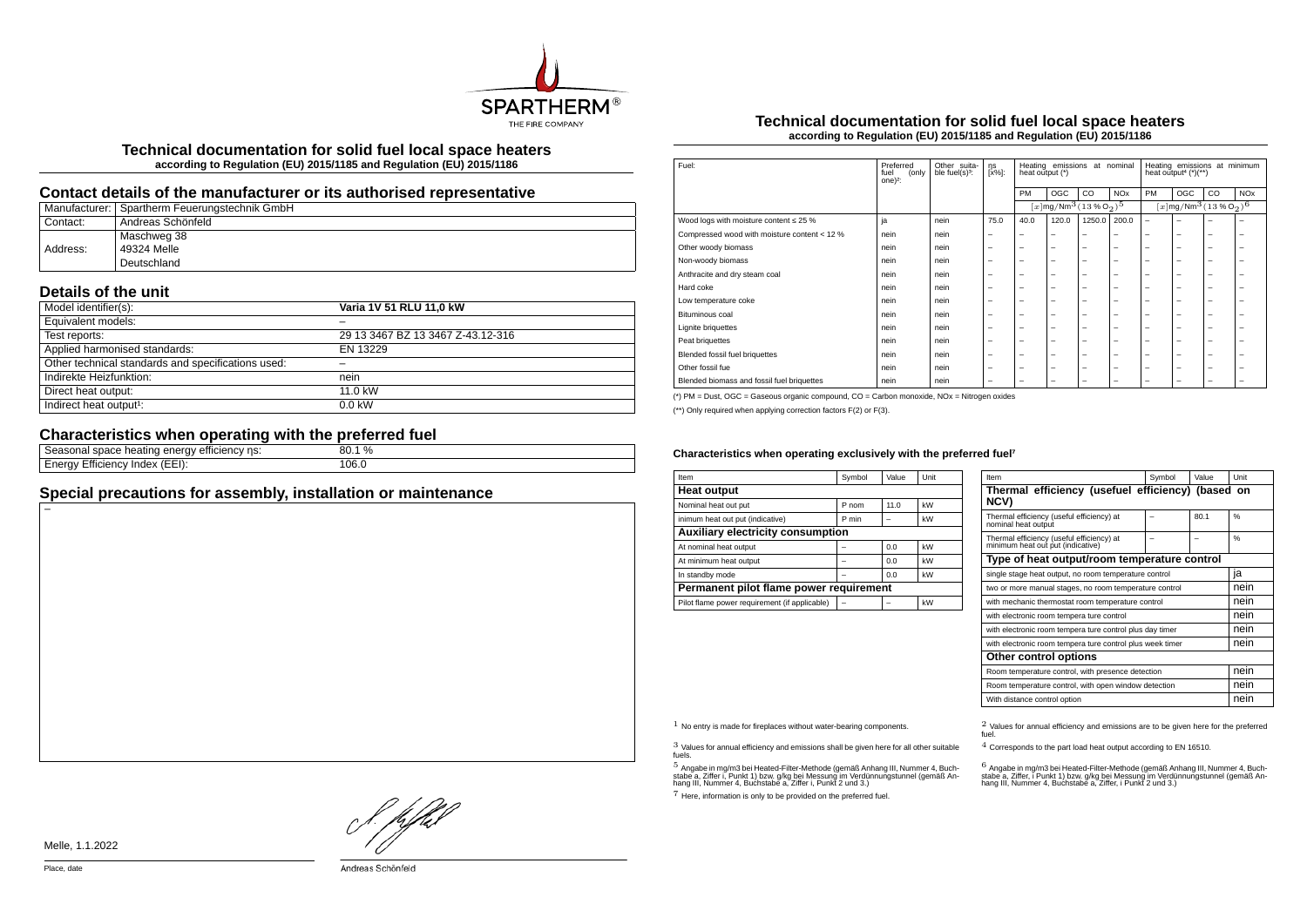

**Documentazione tecnica per riscaldatori singoli a combustibile solido Secondo il regolamento (UE) 2015/1185 e il regolamento (UE) 2015/1186**

#### **Dati di contatto del fabbricante o del suo rappresentante autorizzato**

| Produttore: | Spartherm Feuerungstechnik GmbH |
|-------------|---------------------------------|
| Contatto:   | Andreas Schönfeld               |
|             | Maschweg 38                     |
| Indirizzo:  | 49324 Melle                     |
|             | Deutschland                     |

# **Dettagli del dispositivo**

| Identificativo/i del modello/dei modelli: | Varia 1V 51 RLU 11.0 kW           |
|-------------------------------------------|-----------------------------------|
| Modelli equivalenti:                      |                                   |
| Rapporti di prova:                        | 29 13 3467 BZ 13 3467 Z-43.12-316 |
| Norme armonizzate applicate:              | EN 13229                          |
| Norme e specifiche tecniche utilizzate    |                                   |
| Indirekte Heizfunktion:                   | nein                              |
| Potenza termica diretta:                  | 11.0 kW                           |
| Potenza termica indiretta <sup>1</sup> :  | $0.0$ kW                          |

# **Caratteristiche del funzionamento con il combustibile preferito**

| d'ambiente ns: |                                       | Efficienza energetica stagionale del | riscaldamento 80.1 % |       |  |
|----------------|---------------------------------------|--------------------------------------|----------------------|-------|--|
|                | Indice di efficienza energetica (EEI) |                                      |                      | 106.0 |  |

# **Precauzioni speciali per il montaggio, l'installazione o la manutenzione**

**Documentazione tecnica per riscaldatori singoli a combustibile solido Secondo il regolamento (UE) 2015/1185 e il regolamento (UE) 2015/1186**

| Combustibile:                                             | Altri<br>Combustibile<br>ηs<br>[x%]:<br>combustibili<br>preferito<br>(uno solo) <sup>2</sup> :<br>idonei <sup>3</sup> :<br>minale $(*)$ |      |                          | Emissioni di riscaldamento degli<br>ambienti alla potenza termica no- |                          |                          | Emissioni di riscaldamento degli<br>ambienti alla potenza termica mi-<br>$nima4 (*)(**)$ |                          |                          |                                                           |                       |
|-----------------------------------------------------------|-----------------------------------------------------------------------------------------------------------------------------------------|------|--------------------------|-----------------------------------------------------------------------|--------------------------|--------------------------|------------------------------------------------------------------------------------------|--------------------------|--------------------------|-----------------------------------------------------------|-----------------------|
|                                                           |                                                                                                                                         |      |                          | <b>PM</b>                                                             | <b>OGC</b>               | CO                       | <b>NO<sub>x</sub></b>                                                                    | PM                       | OGC                      | CO                                                        | <b>NO<sub>x</sub></b> |
|                                                           |                                                                                                                                         |      |                          | $[x \, \text{mg}/\text{Nm}^3 (13\,\%\,\text{O}_2)^5]$                 |                          |                          |                                                                                          |                          |                          | $[x \, \text{mg}/\text{Nm}^3 \, (13\, \%\, \text{O}_2)^6$ |                       |
| Ceppi di legno con tenore di umidità ≤ 25 %               | ja                                                                                                                                      | nein | 75.0                     | 40.0                                                                  | 120.0                    | 1250.0                   | 200.0                                                                                    | $\overline{\phantom{0}}$ | $\overline{\phantom{0}}$ | ۰                                                         |                       |
| Legno compresso con tenore di umidità < 12 %              | nein                                                                                                                                    | nein | $\overline{\phantom{m}}$ | $\overline{\phantom{a}}$                                              | $\overline{\phantom{a}}$ | -                        | -                                                                                        | $\overline{\phantom{0}}$ | $\overline{\phantom{0}}$ | $\overline{\phantom{0}}$                                  | -                     |
| Altra biomassa legnosa                                    | nein                                                                                                                                    | nein | $\overline{\phantom{m}}$ | $\overline{\phantom{0}}$                                              | $\overline{\phantom{m}}$ | $\overline{\phantom{0}}$ | $\overline{\phantom{0}}$                                                                 | $\overline{\phantom{0}}$ | $\overline{\phantom{0}}$ | $\overline{\phantom{0}}$                                  | -                     |
| Biomassa non legnosa                                      | nein                                                                                                                                    | nein | $\overline{\phantom{0}}$ | $\overline{\phantom{0}}$                                              | $\overline{\phantom{0}}$ | -                        | -                                                                                        | $\overline{\phantom{a}}$ | $\overline{\phantom{0}}$ | -                                                         | -                     |
| Antracite e carbone secco                                 | nein                                                                                                                                    | nein | $\overline{\phantom{0}}$ | $\overline{\phantom{a}}$                                              | $\overline{\phantom{a}}$ | -                        | -                                                                                        | -                        | -                        | -                                                         |                       |
| Coke metallurgico                                         | nein                                                                                                                                    | nein | $\overline{\phantom{0}}$ | $\overline{\phantom{0}}$                                              | $\overline{\phantom{a}}$ | -                        | -                                                                                        | -                        | $\overline{\phantom{0}}$ | -                                                         |                       |
| Coke a bassa temperatura                                  | nein                                                                                                                                    | nein | $\overline{\phantom{0}}$ | $\overline{\phantom{0}}$                                              | $\overline{\phantom{0}}$ | -                        | -                                                                                        | $\overline{\phantom{0}}$ |                          | -                                                         | -                     |
| Carbone bituminoso                                        | nein                                                                                                                                    | nein | $\overline{\phantom{0}}$ | $\overline{\phantom{0}}$                                              | $\overline{\phantom{0}}$ | -                        | -                                                                                        | -                        | $\overline{\phantom{0}}$ | -                                                         |                       |
| Mattonelle di lignite                                     | nein                                                                                                                                    | nein | -                        | -                                                                     | $\overline{\phantom{a}}$ | -                        | -                                                                                        | -                        | $\overline{\phantom{0}}$ | ۰                                                         |                       |
| Mattonelle di torba                                       | nein                                                                                                                                    | nein | $\overline{\phantom{0}}$ | $\overline{\phantom{0}}$                                              | $\overline{\phantom{a}}$ | -                        | -                                                                                        | -                        | -                        | -                                                         |                       |
| Mattonelle di miscela di combustibile fossile             | nein                                                                                                                                    | nein | $\overline{\phantom{0}}$ | $\overline{\phantom{0}}$                                              | $\overline{\phantom{a}}$ | -                        | -                                                                                        | -                        | $\overline{\phantom{0}}$ | -                                                         |                       |
| Altro combustibile fossile                                | nein                                                                                                                                    | nein | $\overline{\phantom{0}}$ | $\overline{\phantom{0}}$                                              | $\overline{\phantom{0}}$ | -                        | -                                                                                        | $\overline{\phantom{a}}$ | -                        | -                                                         |                       |
| Mattonelle di miscela di biomassa e combusti bile fossile | nein                                                                                                                                    | nein | $\overline{\phantom{0}}$ | -                                                                     | -                        | -                        | -                                                                                        | -                        | -                        | -                                                         |                       |

(\*) PM = Polvere, OGC = Composti organici gassosi, CO = Monossido di carbonio, NOx = Ossidi di azoto

(\*\*) Richiesto solo quando si applicano i fattori di correzione F(2) o F(3).

#### Caratteristiche del funzionamento con il combustibile preferito<sup>7</sup>

| Dato                                                  | Simbolo | Valore | Unità |  |  |  |
|-------------------------------------------------------|---------|--------|-------|--|--|--|
| Potenza termica                                       |         |        |       |  |  |  |
| Potenza termica nominale                              | P nom   | 11.0   | kW    |  |  |  |
| Potenza termica minima (indicativa)                   | P min   |        | kW    |  |  |  |
| Consumo ausiliario di energia elettrica               |         |        |       |  |  |  |
| Alla potenza termica nominale                         |         | 0.0    | kW    |  |  |  |
| Alla potenza termica minima                           |         | 0.0    | kW    |  |  |  |
| Im Bereitschaftszustand                               |         | 0.0    | kW    |  |  |  |
| Leistungsbedarf der Pilotflamme                       |         |        |       |  |  |  |
| Leistungsbedarf der Pilotflamme (soweit<br>vorhanden) |         |        | kW    |  |  |  |

| Dato                                                                                         | Simbolo                                               | Valore | Unità |  |  |  |  |  |
|----------------------------------------------------------------------------------------------|-------------------------------------------------------|--------|-------|--|--|--|--|--|
| Thermischer Wirkungsgrad                                                                     | (Brennstoffwirkungs-<br>grad) (auf Grundlage des NCV) |        |       |  |  |  |  |  |
| thermischer Wirkungsgrad<br>(Brennstoffwirkungsgrad) bei<br>Nennwärmeleistung                |                                                       | 80.1   | %     |  |  |  |  |  |
| thermischer Wirkungsgrad<br>(Brennstoffwirkungsgrad) bei<br>Mindestwärmeleistung (Richtwert) |                                                       |        | 0/6   |  |  |  |  |  |
| Art der Wärmeleistung/Raumtemperaturkontrolle                                                |                                                       |        |       |  |  |  |  |  |
| einstufige Wärmeleistung, keine Raumtemperaturkontrolle                                      |                                                       |        | ia    |  |  |  |  |  |
| zwei oder mehr manuell einstellbare Stufen, keine<br>Raumtemperaturkontrolle                 |                                                       |        |       |  |  |  |  |  |
| Raumtemperaturkontrolle mit mechanischem Thermostat                                          |                                                       |        | nein  |  |  |  |  |  |
| mit elektronischer Raumtemperaturkontrolle                                                   |                                                       |        | nein  |  |  |  |  |  |
| mit elektronischer Raumtemperaturkontrolle und Tageszeitregelung                             |                                                       |        | nein  |  |  |  |  |  |
| mit elektronischer Raumtemperaturkontrolle und<br>Wochentagsregelung                         |                                                       |        | nein  |  |  |  |  |  |
| <b>Sonstige Regelungsoptionen</b>                                                            |                                                       |        |       |  |  |  |  |  |
| Raumtemperaturkontrolle mit Präsenzerkennung                                                 |                                                       |        | nein  |  |  |  |  |  |
| Raumtemperaturkontrolle mit Erkennung offener Fenster                                        |                                                       |        | nein  |  |  |  |  |  |
| mit Fernbedienungsoption                                                                     |                                                       |        | nein  |  |  |  |  |  |

3 Werte für Jahresnutzungsgrad und Emissionen sind hier für alle weiteren, sonstige geeignete Brennstoffe anzugeben.

.<br>5 Angabe in mg/m3 bei Heated-Filter-Methode (gemäß Anhang III, Nummer 4, Buch-<br>stabe a, Ziffer i, Punkt 1) bzw. g/kg bei Nessung im Verdünnungstunnel (gemäß An-<br>hang III, Nummer 4, Buchstabe a, Ziffer i, Punkt 2 und 3.)

7 Hier sind Angaben nur zum bevorzugten Brennstoff zu machen.

1 Bei Feuerstätten ohne wasserführende Bauteile erfolgt kein Eintrag. 2 Werte für Jahresnutzungsgrad und Emissionen sind hier für den bevorzugten Brennstoff anzugeben.

4 Entspricht der Teillast-Wärmeleistung nach EN 16510.

.<br>stabe a, Ziffer, i Punkt 1) bzw. g/kg bei Messung im Verdünnungstunnel (gemäß An-<br>hang III, Nummer 4, Buchstabe a, Ziffer, i Punkt 2 und 3.)<br>hang III, Nummer 4, Buchstabe a, Ziffer, i Punkt 2 und 3.)

Melle, 1.1.2022